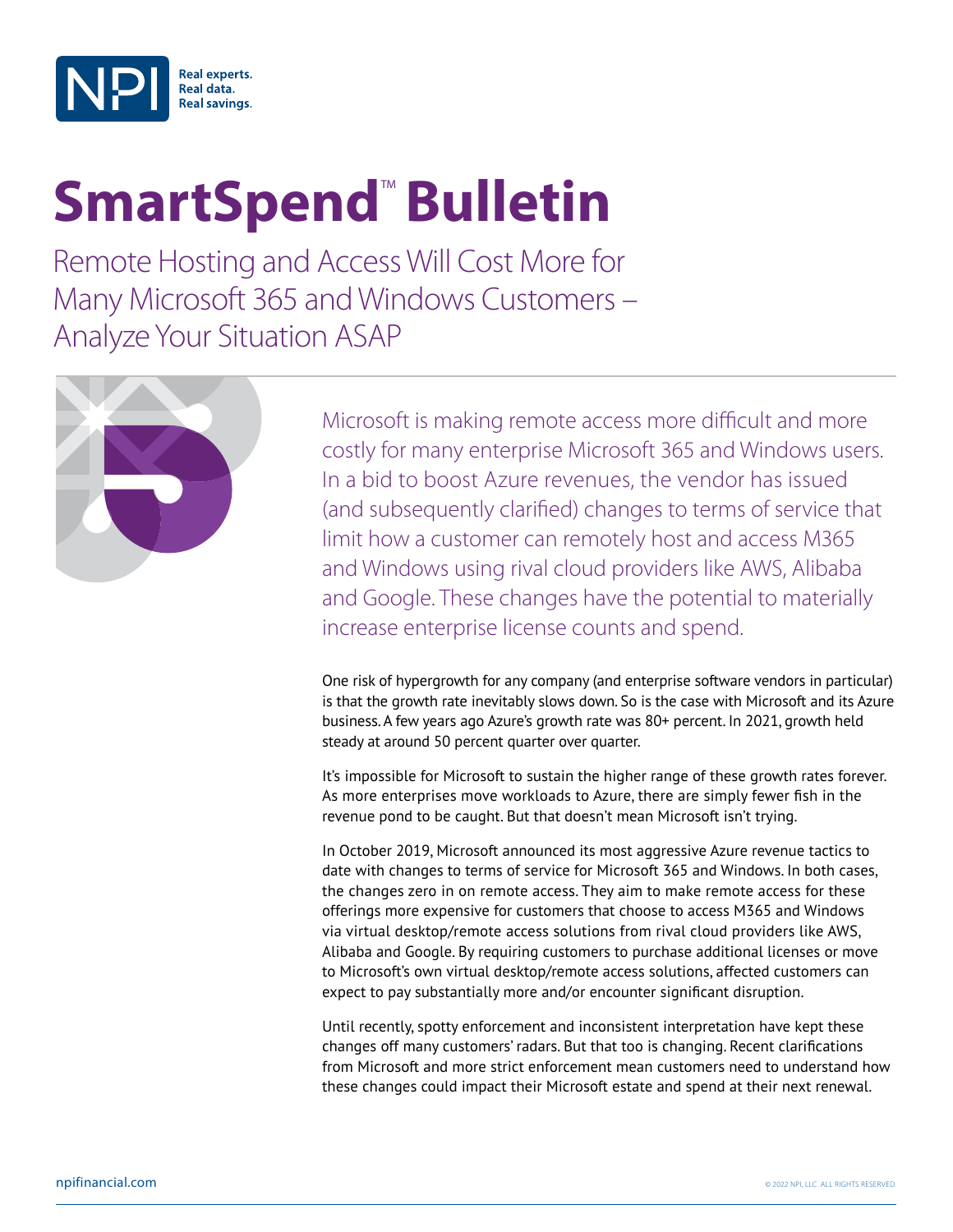For Microsoft 365 and Windows customers who are not currently using Azure for remote access, **it's important to develop license scenarios and cost models to gain visibility** into the hard and soft costs of switching cloud providers.

## **CHANGES TO MICROSOFT 365 LICENSING TERMS**

Under new terms of service, corporate customers are no longer able to remotely access Microsoft 365 applications while using big rival cloud providers such as AWS, Alibaba and Google. Instead, customers must either purchase a Microsoft 365 license through rival providers (which may raise licensing costs), or switch to Microsoft's Azure service (or one of the smaller cloud providers Microsoft endorses).

Customers making net new Microsoft 365 purchases will need to determine if they want to access applications remotely through a rival cloud provider or utilize Azurebased remote access, which could also lead to higher Microsoft spend and internal disruption. Enterprises that bought Microsoft 365 licenses before Oct. 1, 2019 will be subjected to the new rules at renewal time. If they currently access Microsoft 365 applications remotely through a rival cloud provider, they should expect to pay more.

## **CHANGES TO WINDOWS LICENSING TERMS**

Microsoft has applied similar changes to Windows licensing terms as it relates to remote access and virtualization – although these changes are a bit more complex than what we see with M365. Below is an overview of the three ways to license and access a remote virtual machine running Windows desktop software, and how these changes affect each scenario:

• Windows Virtualization rights: Windows Virtualization Rights allow for a licensed device or user to access virtual Windows desktops either remotely and/or locally, depending on how the device or user is licensed. Customers may choose to use a third party to host their Windows client virtual machines for remote access by their end users. Microsoft requires the third party to be an Authorized Outsourcer and the hosted environment must be on servers dedicated to the customer. An Authorized Outsourcer is restricted from being a Listed Provider and may not use a Listed Provider as a datacenter provider. Currently, Microsoft names Google, AWS and Alibaba as **Listed Providers.** 

If a customer is using a third party to host the Windows client virtual machine, the Windows operating system must be licensed with Software Assurance, the user must have an M365 E3/E5 subscription, and the customer must purchase a VDA license for users. Additionally, the third-party must be an Authorized Outsourcer using dedicated hardware.

• Windows 10 Multitenant Hosting rights: Customers also have the option to host their Windows client virtual machines for remote access on Microsoft Azure or a third-party shared server under Windows 10 Multitenant Hosting rights. When using a third-party shared server, the third-party hoster must be a Qualified Multitenant Hosting Partner (QMTH). The licensing discussed in the section above is still relevant with one exception – device licenses are not applicable, and each license must be on a Per User basis. This means that the user must have an M365 E3/E5 license and a VDA Per User license in order to remotely access a Windows client virtual machine. In this scenario, however, the outsourcer is permitted to use shared hardware.